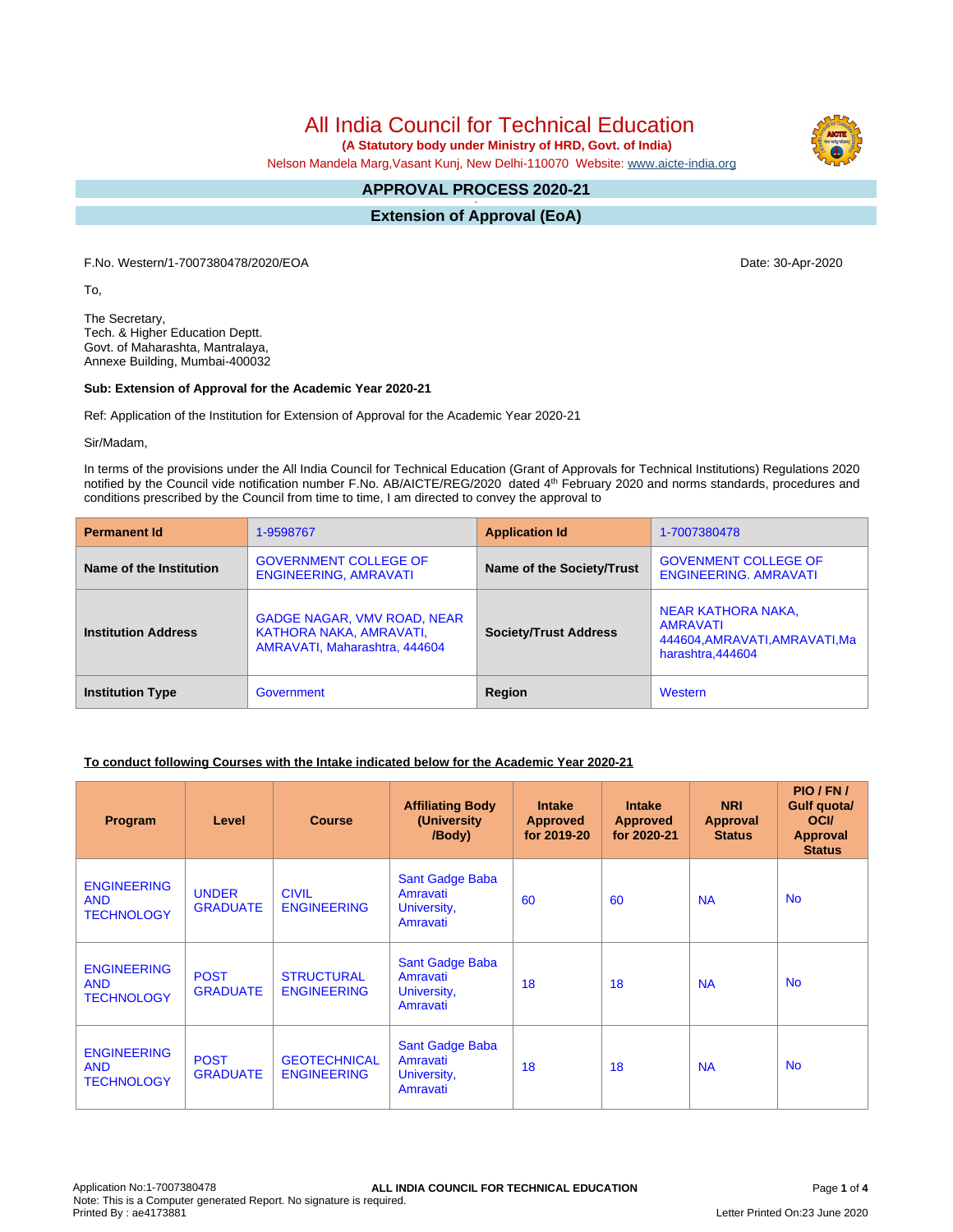| <b>ENGINEERING</b><br><b>AND</b><br><b>TECHNOLOGY</b> | <b>POST</b><br><b>GRADUATE</b>  | <b>ENVIRONMENT</b><br>AL<br><b>ENGINEERING</b>                               | Sant Gadge Baba<br>Amravati<br>University,<br>Amravati        | 13 | 13 | <b>NA</b> | <b>No</b> |
|-------------------------------------------------------|---------------------------------|------------------------------------------------------------------------------|---------------------------------------------------------------|----|----|-----------|-----------|
| <b>ENGINEERING</b><br><b>AND</b><br><b>TECHNOLOGY</b> | <b>POST</b><br><b>GRADUATE</b>  | <b>GEOTECHNICAL</b><br><b>ENGINEERING</b>                                    | Sant Gadge Baba<br>Amravati<br>University,<br>Amravati        | 18 | 18 | <b>NA</b> | <b>No</b> |
| <b>ENGINEERING</b><br><b>AND</b><br><b>TECHNOLOGY</b> | <b>POST</b><br><b>GRADUATE</b>  | <b>ENVIRONMENT</b><br><b>AL</b><br><b>ENGINEERING</b>                        | Sant Gadge Baba<br>Amravati<br>University,<br>Amravati        | 13 | 13 | <b>NA</b> | <b>No</b> |
| <b>ENGINEERING</b><br><b>AND</b><br><b>TECHNOLOGY</b> | <b>UNDER</b><br><b>GRADUATE</b> | <b>MECHANICAL</b><br><b>ENGINEERING</b>                                      | Sant Gadge Baba<br>Amravati<br>University,<br>Amravati        | 60 | 60 | <b>NA</b> | <b>No</b> |
| <b>ENGINEERING</b><br><b>AND</b><br><b>TECHNOLOGY</b> | <b>UNDER</b><br><b>GRADUATE</b> | <b>ELECTRICAL</b><br><b>ENGINEERING</b>                                      | Sant Gadge Baba<br>Amravati<br>University,<br>Amravati        | 60 | 60 | <b>NA</b> | <b>No</b> |
| <b>ENGINEERING</b><br><b>AND</b><br><b>TECHNOLOGY</b> | <b>UNDER</b><br><b>GRADUATE</b> | <b>ELECTRONICS</b><br>& TELE-<br><b>COMMUNICATIO</b><br><b>N ENGINEERING</b> | Sant Gadge Baba<br>Amravati<br>University,<br>Amravati        | 60 | 60 | <b>NA</b> | <b>No</b> |
| <b>ENGINEERING</b><br><b>AND</b><br><b>TECHNOLOGY</b> | <b>UNDER</b><br><b>GRADUATE</b> | <b>COMPUTER</b><br><b>SCIENCE AND</b><br><b>ENGINEERING</b>                  | Sant Gadge Baba<br>Amravati<br>University,<br>Amravati        | 60 | 60 | <b>NA</b> | <b>No</b> |
| <b>ENGINEERING</b><br><b>AND</b><br><b>TECHNOLOGY</b> | <b>UNDER</b><br><b>GRADUATE</b> | <b>INFORMATION</b><br><b>TECHNOLOGY</b>                                      | Sant Gadge Baba<br>Amravati<br>University,<br>Amravati        | 60 | 60 | <b>NA</b> | <b>No</b> |
| <b>ENGINEERING</b><br><b>AND</b><br><b>TECHNOLOGY</b> | <b>UNDER</b><br><b>GRADUATE</b> | <b>INSTRUMENTAT</b><br><b>ION</b><br><b>ENGINEERING</b>                      | Sant Gadge Baba<br>Amravati<br>University,<br>Amravati        | 30 | 30 | <b>NA</b> | <b>No</b> |
| <b>ENGINEERING</b><br><b>AND</b><br><b>TECHNOLOGY</b> | <b>POST</b><br><b>GRADUATE</b>  | <b>ELECTRICAL</b><br><b>POWER</b><br><b>SYSTEM</b>                           | <b>Sant Gadge Baba</b><br>Amravati<br>University,<br>Amravati | 18 | 18 | <b>NA</b> | <b>No</b> |
| <b>ENGINEERING</b><br><b>AND</b><br><b>TECHNOLOGY</b> | <b>POST</b><br><b>GRADUATE</b>  | <b>THERMAL</b><br><b>ENGINEERING</b>                                         | Sant Gadge Baba<br>Amravati<br>University,<br>Amravati        | 18 | 18 | <b>NA</b> | <b>No</b> |
| <b>ENGINEERING</b><br><b>AND</b><br><b>TECHNOLOGY</b> | <b>POST</b><br><b>GRADUATE</b>  | <b>ELECTRONICS</b><br><b>SYSTEMS AND</b><br><b>COMMUNICATIO</b><br>N         | <b>Sant Gadge Baba</b><br>Amravati<br>University,<br>Amravati | 18 | 18 | <b>NA</b> | <b>No</b> |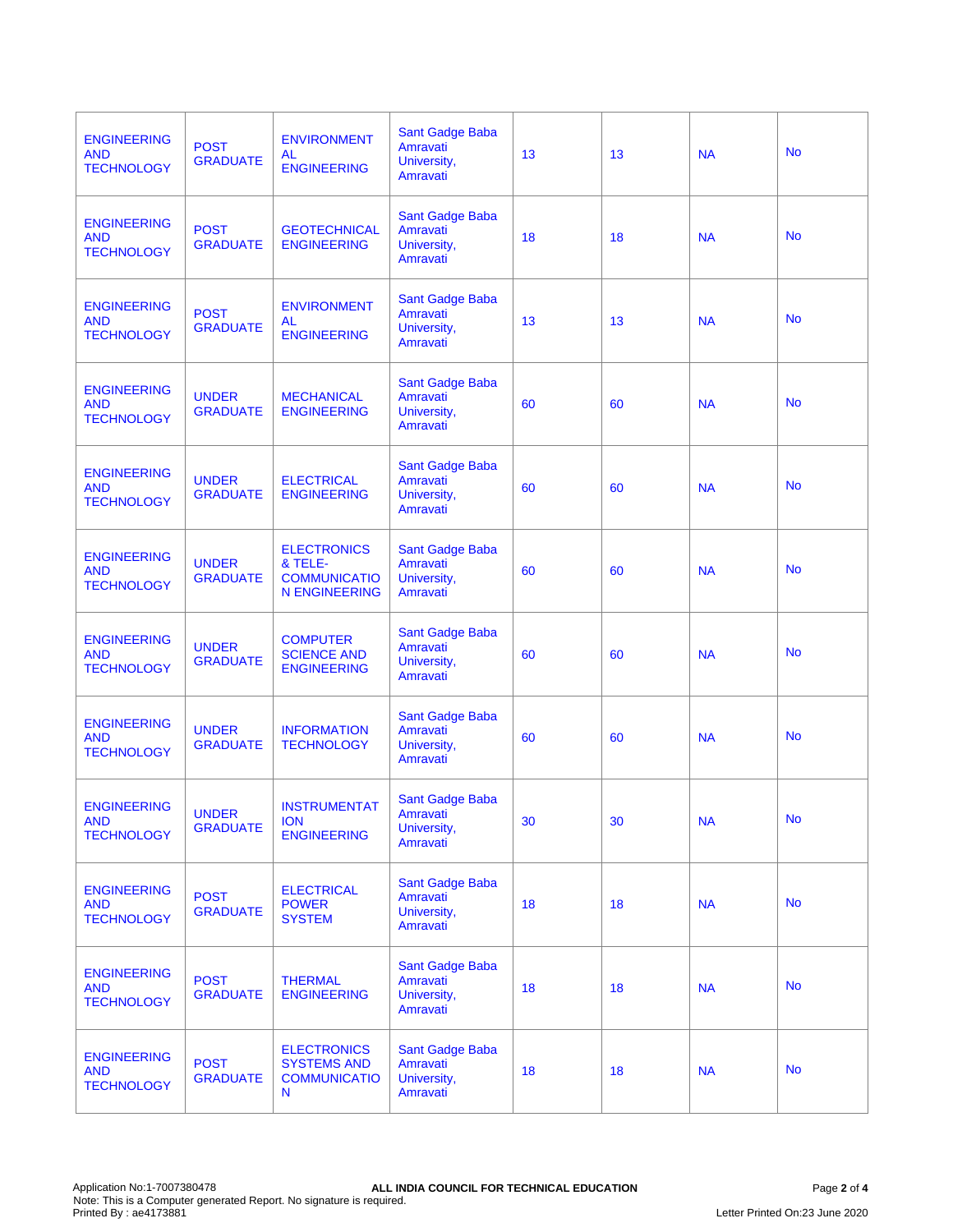| <b>ENGINEERING</b><br><b>AND</b><br><b>TECHNOLOGY</b> | <b>POST</b><br><b>GRADUATE</b> | <b>THERMAL</b><br><b>ENGINEERING</b>                        | Sant Gadge Baba<br>Amravati<br>University,<br>Amravati | 9              | 9              | <b>NA</b> | <b>No</b> |
|-------------------------------------------------------|--------------------------------|-------------------------------------------------------------|--------------------------------------------------------|----------------|----------------|-----------|-----------|
| <b>ENGINEERING</b><br><b>AND</b><br><b>TECHNOLOGY</b> | <b>POST</b><br><b>GRADUATE</b> | <b>ELECTRICAL</b><br><b>POWER</b><br><b>ENGINEERING</b>     | Sant Gadge Baba<br>Amravati<br>University,<br>Amravati | $\overline{7}$ | $\overline{7}$ | <b>NA</b> | <b>No</b> |
| <b>ENGINEERING</b><br><b>AND</b><br><b>TECHNOLOGY</b> | <b>POST</b><br><b>GRADUATE</b> | <b>ADVANCED</b><br><b>ELECTRONICS</b>                       | Sant Gadge Baba<br>Amravati<br>University,<br>Amravati | $\overline{7}$ | $\overline{7}$ | <b>NA</b> | <b>No</b> |
| <b>ENGINEERING</b><br><b>AND</b><br><b>TECHNOLOGY</b> | <b>POST</b><br><b>GRADUATE</b> | <b>COMPUTER</b><br><b>SCIENCE AND</b><br><b>ENGINEERING</b> | Sant Gadge Baba<br>Amravati<br>University,<br>Amravati | 18             | 18             | <b>NA</b> | <b>No</b> |
| <b>ENGINEERING</b><br><b>AND</b><br><b>TECHNOLOGY</b> | <b>POST</b><br><b>GRADUATE</b> | <b>PRODUCTION</b><br><b>ENGINEERING</b>                     | Sant Gadge Baba<br>Amravati<br>University,<br>Amravati | 18             | 18             | <b>NA</b> | <b>No</b> |

# **It is mandatory to comply with all the essential requirements as given in APH 2020-21 (Appendix 6)**

The Institution/ University is having the following deficiencies as per the online application submitted to AICTE and the same shall be complied within Two year from the date of issue of this EoA

| Deficiencies Noted based on Self Disclosure |                   |  |  |  |  |
|---------------------------------------------|-------------------|--|--|--|--|
| <b>Particulars</b>                          | <b>Deficiency</b> |  |  |  |  |
| 1. Faculty Deficiency                       | Yes               |  |  |  |  |

**\***Please refer Deficiency Report for details

# **Important Instructions**

- 1. The State Government/ UT/ Directorate of Technical Education/ Directorate of Medical Education shall ensure that 10% of reservation for Economically Weaker Section (EWS) as per the reservation policy for admission, operational from the Academic year 2020-21 is implemented without affecting the reservation percentages of SC/ ST/ OBC/ General. However, this would not be applicable in the case of Minority Institutions referred to the Clause (1) of Article 30 of Constitution of India. Such Institution shall be permitted to increase in annual permitted strength over a maximum period of two years beginning with the Academic Year 2020-21
- 2. The Institution offering courses earlier in the Regular Shift, First Shift, Second Shift/Part Time now amalgamated as total intake shall have to fulfil all facilities such as Infrastructure, Faculty and other requirements as per the norms specified in the Approval Process Handbook 2020-21 for the Total Approved Intake. Further, the Institutions Deemed to be Universities/ Institutions having Accreditation/ Autonomy status shall have to maintain the Faculty: Student ratio as specified in the Approval Process Handbook. All such Institutions/ Universities shall have to create the necessary Faculty, Infrastructure and other facilities WITHIN 2 YEARS to fulfil the norms based on the Affidavit submitted to AICTE.
- 3. In case of any differences in content in this Computer generated Extension of Approval Letter, the content/information as approved by the Executive Council / General Council as available on the record of AICTE shall be final and binding.